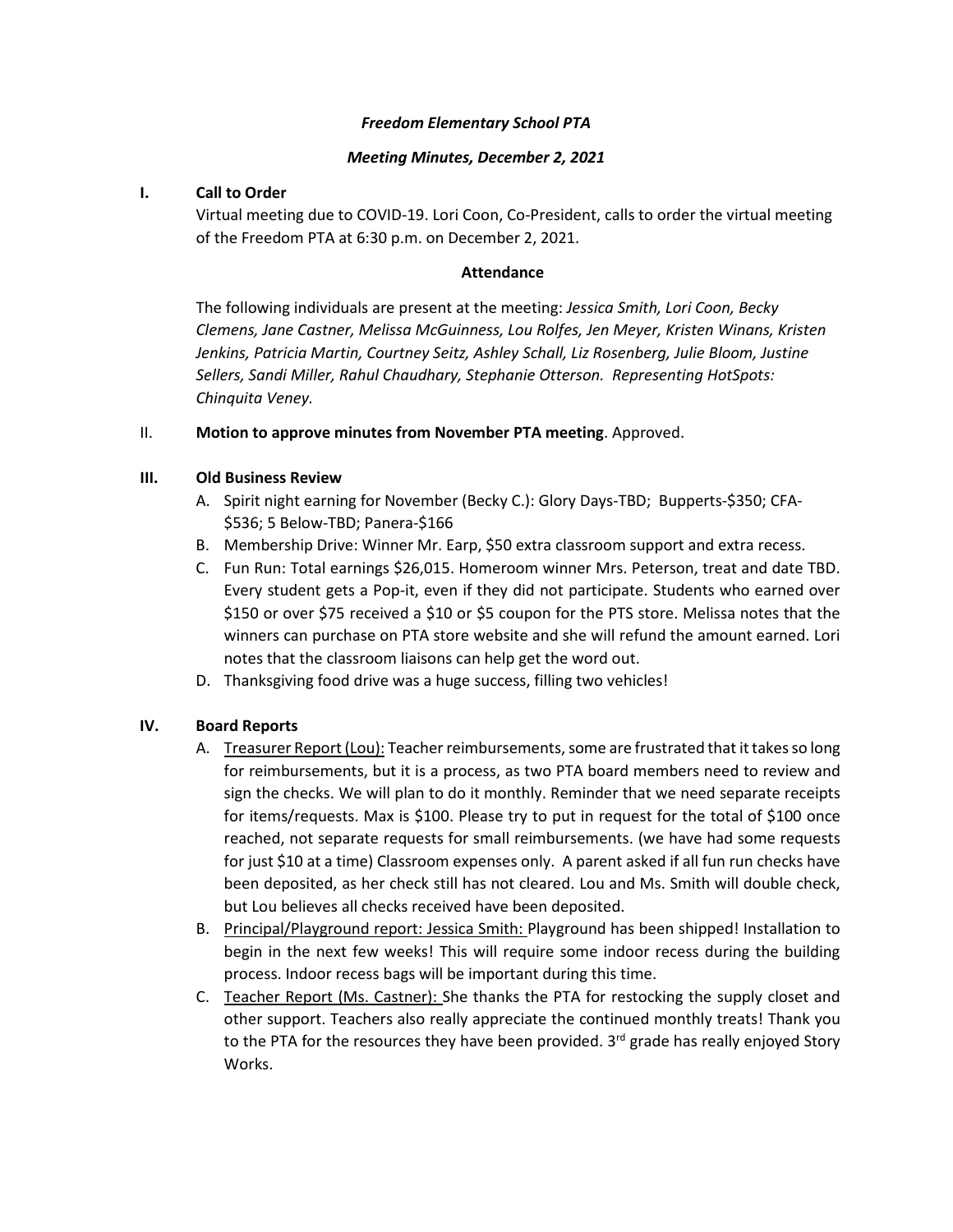## **V. New Business**

- A. **Upcoming spirit days:** (Becky C.) CFA 12/7, cow is coming to school that day at dismissal. 5 Guys 12/14, Krispy Kreme-date TBD, Player's Fun Zone Wed 12/29 (6- 8:30pm).
- B. **Holiday Gift Drive:** (Lori) Sign up genius. We have had a lot of donations so far. We are still in need of a few things. Lori and Becky can either pick up, or you can drop off to Lori's house.
- C. **Casey Cares Drive with CFA:** Pajama drive, details pending.
- D. **School Beautification Project:** We still want to do something before opening of playground but may need to be pushed back due to weather. (Paint shed, Hoffy wings?) We hope to update the blacktop, as 4 Square, hopscotch, and basketball lines are fading.
- E. **STEM Fair:** pending 2/17/21.
- F. **Dance:** Dance was not approved at ORMS due to mask mandate, as dances are not allowed at middle and high schools. We can either have the dance outside, wait to see what spring holds for us regarding COVID, or set it up as something "other than a dance."
- G. **Bingo:** 4/30/21 at Century High School.
- H. **New Treasurer:** Rahul Chaudhary. He introduces himself and is excited to take on this role. Motion to approve: Motion carried. Welcome Rahul!

# **VI. Committee Chairs needed for Open Positions**

- A. Spirit Nights chair needed to take over for Becky Clemens. Becky has someone that is possibly interested. She will discuss with her tonight.
- B. Secretary: Melissa's term will be up.
- C. Vice-President: Vacancy will need to be filled.
- D. Coke Rewards: Liz Rosenberg volunteers to take this on, as she works in the school now and can grab the caps etc. Ms. Castner may be able to get the kids involved too. Anyone can enter the rewards at coca-cola.com/give
- E. Bingo: Justine Sellers offers to help but states she cannot take the lead. Stephanie Otterson notes she is also willing to help, but not take the lead.

# **VII. Committee Reports**

- A. **PTA Parent Liaisons** (Sandi Miller): The website is being worked out. Parents will be notified by end of week to join. This is an extension of the PTA. Parents will be asked to come to PTA meetings. A tab will be added to the PTA website, with all resources the liaisons will need. Courtney added the tab today.
- B. **NexTrex** (Melissa): People have been confused, but we are competing with other schools in the region. We can't take plastic from other retailers (Safeway, Walmart, etc) as we don't know if other schools in the area have partnered with them as a drop-off location.